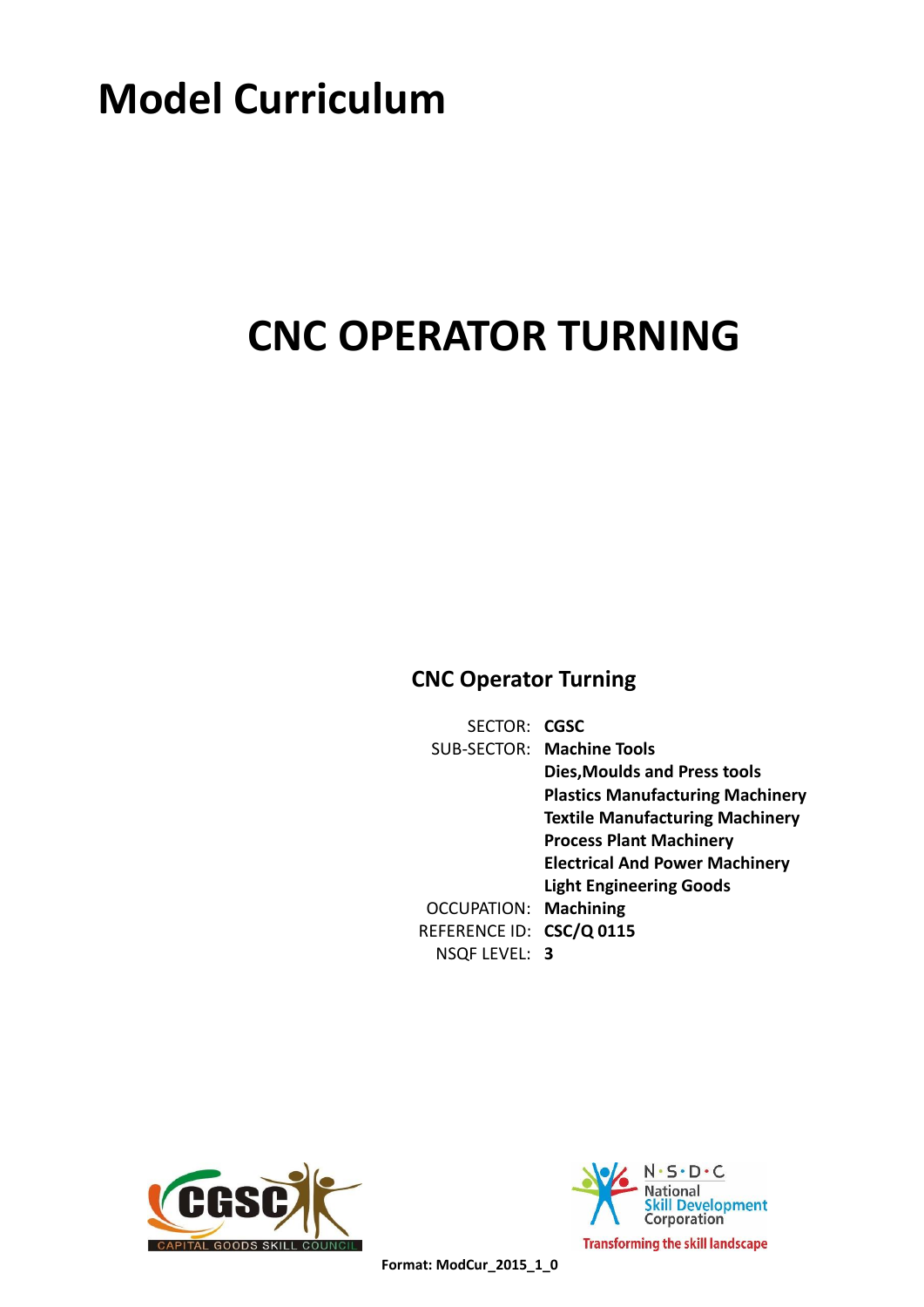### **Table of Content:**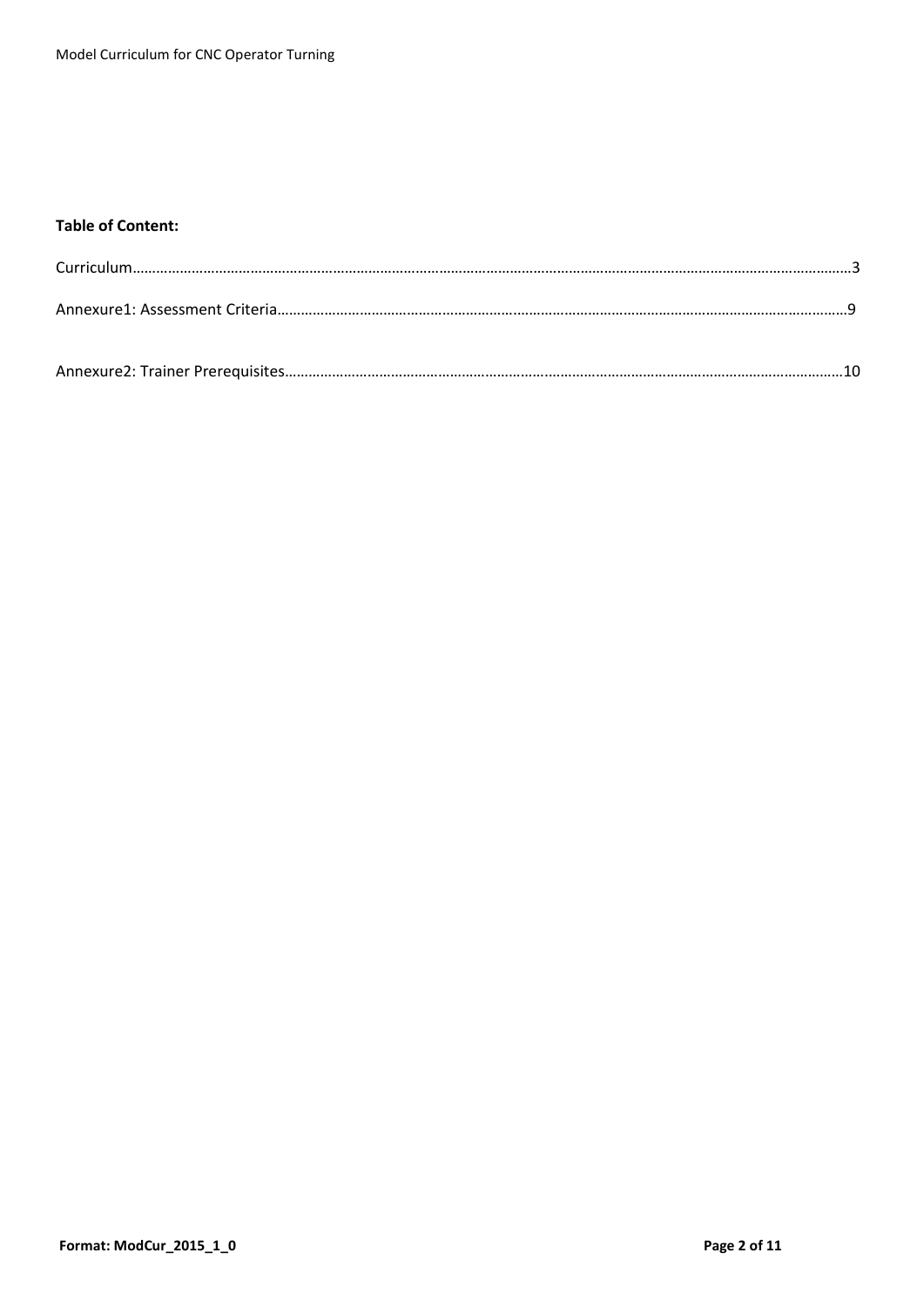Model Curriculum for CNC Operator Turning





## **CNC Operator Turning**

### **CURRICULUM / SYLLABUS**

This program is aimed at training candidates for the job of a "CNC Operator Turning", in the "Capital Goods" Sector/Industry and aims at building the following key competencies amongst the learner

| <b>Program Name</b>                                   | <b>CNC Operator Turning</b>                                                                                                                                                                                                                                                                                                                                                                                                                                                                                                                                                                                                                                                                                                                                                                                                                                                                            |  |  |  |  |
|-------------------------------------------------------|--------------------------------------------------------------------------------------------------------------------------------------------------------------------------------------------------------------------------------------------------------------------------------------------------------------------------------------------------------------------------------------------------------------------------------------------------------------------------------------------------------------------------------------------------------------------------------------------------------------------------------------------------------------------------------------------------------------------------------------------------------------------------------------------------------------------------------------------------------------------------------------------------------|--|--|--|--|
| <b>Qualification Pack Name &amp;</b><br>Reference ID. | CSC/Q 0115                                                                                                                                                                                                                                                                                                                                                                                                                                                                                                                                                                                                                                                                                                                                                                                                                                                                                             |  |  |  |  |
| <b>Version No.</b>                                    | 1.0<br>$25 - 12 - 2015$<br><b>Version Update Date</b>                                                                                                                                                                                                                                                                                                                                                                                                                                                                                                                                                                                                                                                                                                                                                                                                                                                  |  |  |  |  |
| <b>Pre-requisites to Training</b>                     | Minimum qualification $-10^{th}$ Standard                                                                                                                                                                                                                                                                                                                                                                                                                                                                                                                                                                                                                                                                                                                                                                                                                                                              |  |  |  |  |
| <b>Training Outcomes</b>                              | After completing this programme, participants will be able to:<br>Carry out preparations for performing turning operations using CNC<br>Machine: read and establish requirements of raw material, dimensions,<br>limits & tolerances, finish requirements etc. Be able to perform daily<br>maintenance, carry out preliminary checks, obtain and identify correct and<br>calibrated tools.<br>Carry out turning operations using CNC Machine: use and extract<br>information from engineering drawings, labelling data etc, load and unload<br>components, produce machined components, measure critical parameters<br>of machined components, observe inconsistencies, replace worn out tools<br>and store finished products etc<br>Work safely following health and safety standards: read and understand<br>$\bullet$<br>the safety signs and instructions on the CNC machine, use of PPE, identify |  |  |  |  |

This course encompasses 3 out of 3 National Occupational Standards (NOS) of "CSC/Q 0115" Qualification Pack issued by "Capital Goods Skill Council".

| Sr.<br>No. | <b>Module</b>                                                                                                            | <b>Theory</b><br><b>Duration</b><br>(hh:mm) | Practical<br><b>Duration</b><br>(hh:mm) | <b>Key Learning Outcomes</b>                                                                                                                                                                    | Corresponding<br><b>NOS Code</b> | Equipment<br><b>Required</b>                                                                                                         |
|------------|--------------------------------------------------------------------------------------------------------------------------|---------------------------------------------|-----------------------------------------|-------------------------------------------------------------------------------------------------------------------------------------------------------------------------------------------------|----------------------------------|--------------------------------------------------------------------------------------------------------------------------------------|
| 1          | Perform turning<br>operations on<br>metal<br>components<br>using Computer<br>Numerically<br>controlled (CNC)<br>machines | 70:00                                       | 130:00                                  | Understand<br>main<br>$\bullet$<br>working<br>features and<br>parts of CNC machine<br>and accessories that can<br>be used.<br>Identify and obtain job<br>$\bullet$<br>specifications from valid | CSC/N 0115                       | <b>CNC</b><br>Turning<br>Machines(2-<br>axis CNC lathe<br>machine)<br>Cutting<br>tools<br>measuring<br>Hand<br>tools<br>Tools, Power |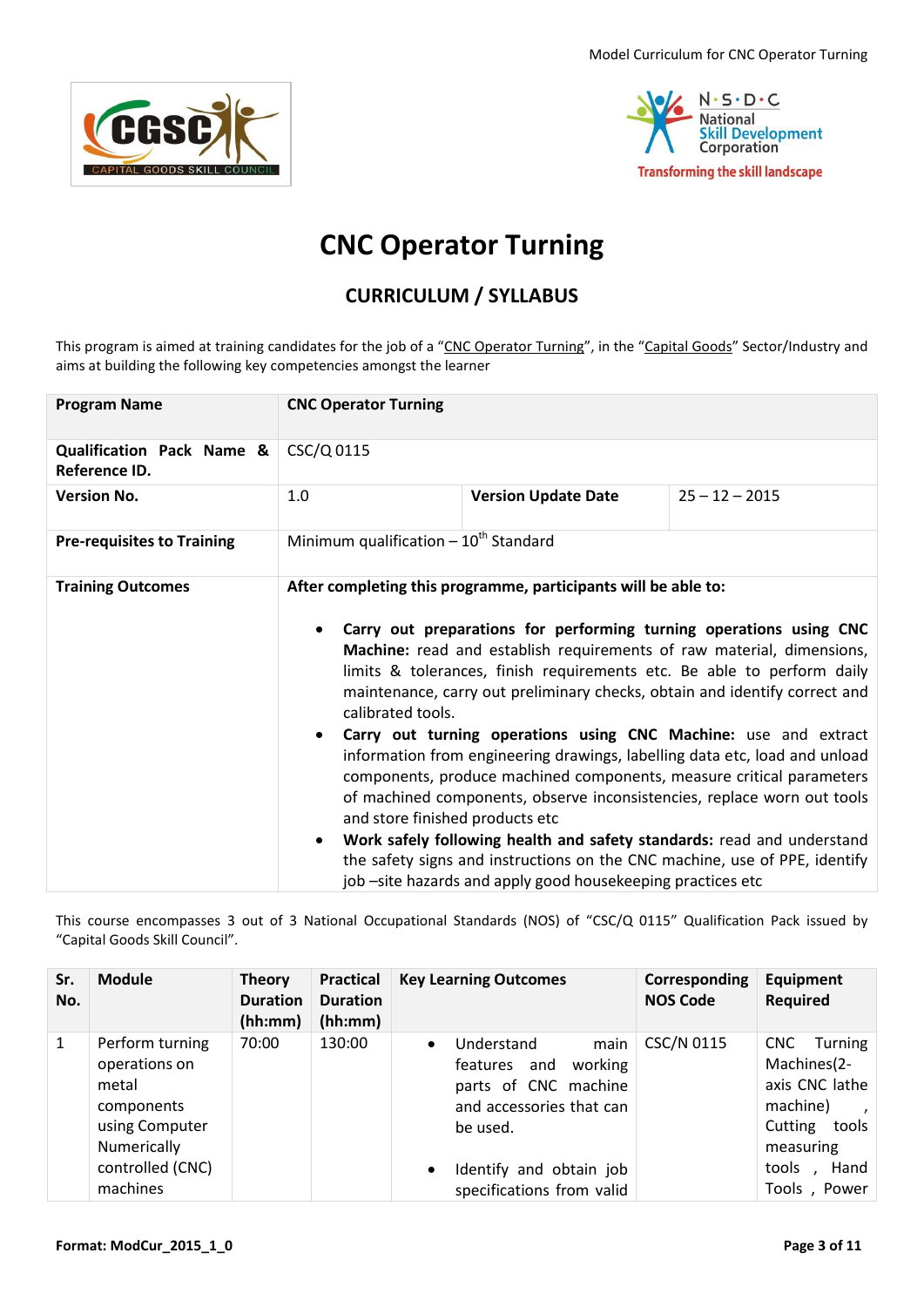



|  | sources like Operational<br>drawings, blue print,<br>approved sketches<br>$\sqrt{ }$<br>illustrations, and identify<br>raw material, measuring<br>and cutting tools and<br>their<br>calibration,<br>dimensions, limits and<br>tolerances,<br>surface<br>finish, shapes, cycle time<br>and production rates.<br>Understand types<br>of<br>measurements<br>and<br>dimensions like lengths,<br>depths, flatness, surface<br>finish,<br>squareness,,<br>parallelism, hole size/fit,<br>angles, recesses, thread<br>fit,<br>runout<br>and<br>roundness,<br>Preparation of work<br>areas for turning (OD,ID)<br>facing,<br>grooving,<br>threading,<br>drilling,<br>boring and tapping)<br>Basic daily maintenance<br>of machine and good<br>housekeeping activities<br>like<br>removing<br>and<br>disposing swarf, keeping<br>work areas free from<br>foreign objects and dirt,<br>machine lubrication and<br>coolant<br>maintaining<br>levels. | tools, PPE,<br>Drawing Tools<br><b>Drilling</b><br>Machines<br>$\overline{ }$<br>Cutting<br>Machines<br>$\lambda$<br>Hand Grinders<br>, GD&T, Etc. |
|--|-------------------------------------------------------------------------------------------------------------------------------------------------------------------------------------------------------------------------------------------------------------------------------------------------------------------------------------------------------------------------------------------------------------------------------------------------------------------------------------------------------------------------------------------------------------------------------------------------------------------------------------------------------------------------------------------------------------------------------------------------------------------------------------------------------------------------------------------------------------------------------------------------------------------------------------------|----------------------------------------------------------------------------------------------------------------------------------------------------|
|  | Understand<br>the<br>different work holding<br>devices like chucks with<br>hard jaws, chucks with<br>soft jaws, fixtures, drive<br>centres, collet chucks,<br>faceplates,<br>magnetic/pneumatic<br>devices and other tools<br>like hammer (ball peen,                                                                                                                                                                                                                                                                                                                                                                                                                                                                                                                                                                                                                                                                                     |                                                                                                                                                    |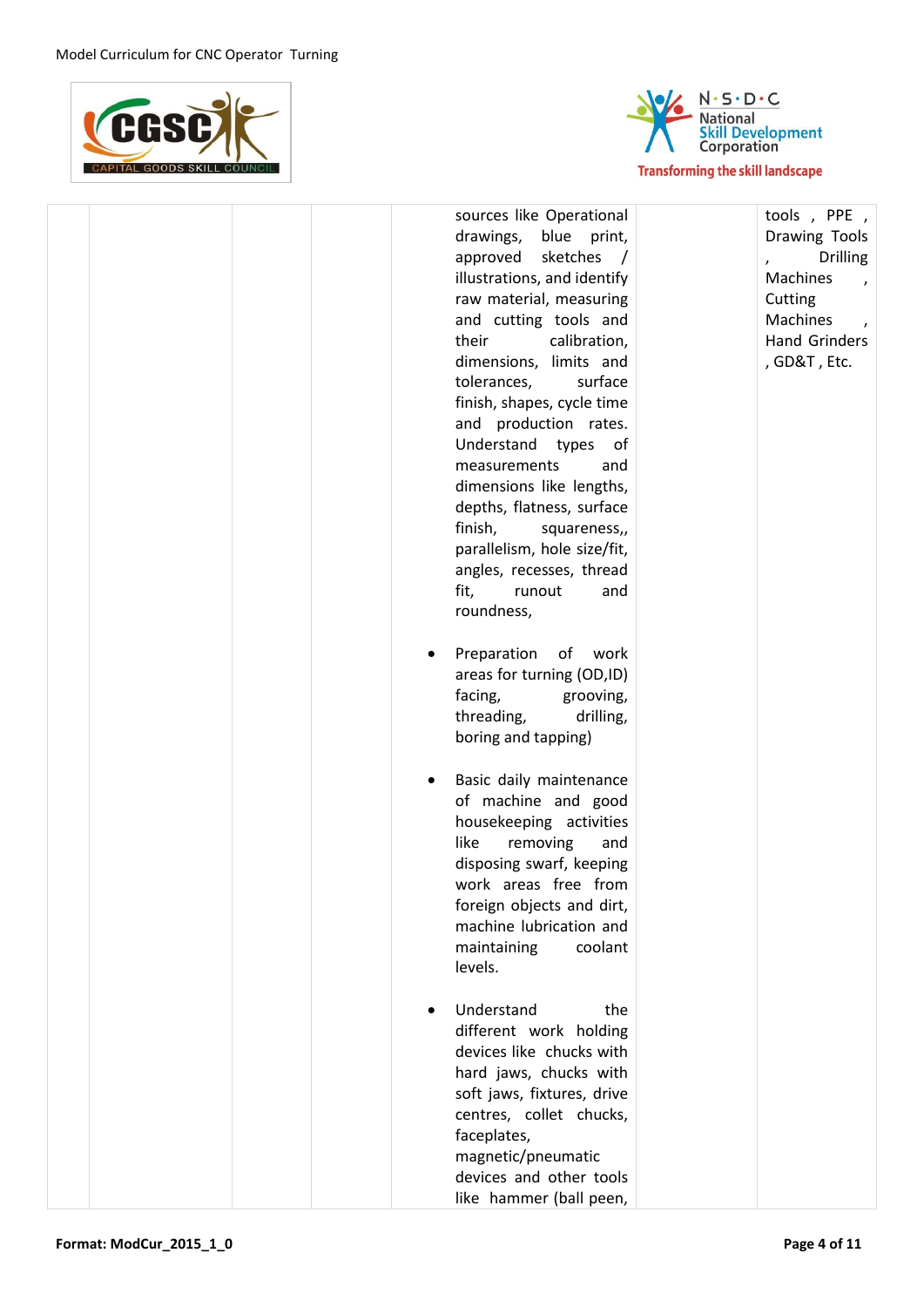Model Curriculum for CNC Operator Turning





|  |  | mallet),<br>magnifying<br>glass,<br>allen<br>keys,<br>spanner, wrenches and<br>deburring tools, turning<br>tools, grooving tools<br>parting tools, threading<br>tools, form tools, centre<br>drills, twist / insert drills<br>and reamers. Measuring<br>tools like steel rulers,<br>micrometers, verniers,<br>dial<br>test<br>gauges,<br>indicators, surface finish<br>equipment and height<br>masters. |  |
|--|--|---------------------------------------------------------------------------------------------------------------------------------------------------------------------------------------------------------------------------------------------------------------------------------------------------------------------------------------------------------------------------------------------------------|--|
|  |  | Load and unload the<br>components<br>using<br>predetermined fixtures<br>or work holding devises<br>and measure the critical<br>parameters of machined<br>component after trial<br>run. Correct the offsets.                                                                                                                                                                                             |  |
|  |  | Produce<br>machines<br>components combining<br>different<br>turning<br>operations like turning<br>(OD,ID) facing, grooving,<br>face grooving,<br>thread<br>cutting, drilling, boring<br>and tapping with range<br>of<br>like<br>features<br>profiles,<br>diameters,<br>holes, parting off and<br>threads.                                                                                               |  |
|  |  | Preform<br>turning<br>operations<br>using<br>different materials like<br>stainless steel,<br>steel,<br>aluminum/aluminum<br>alloys, copper/copper<br>alloys, cast iron, plastic<br>etc,                                                                                                                                                                                                                 |  |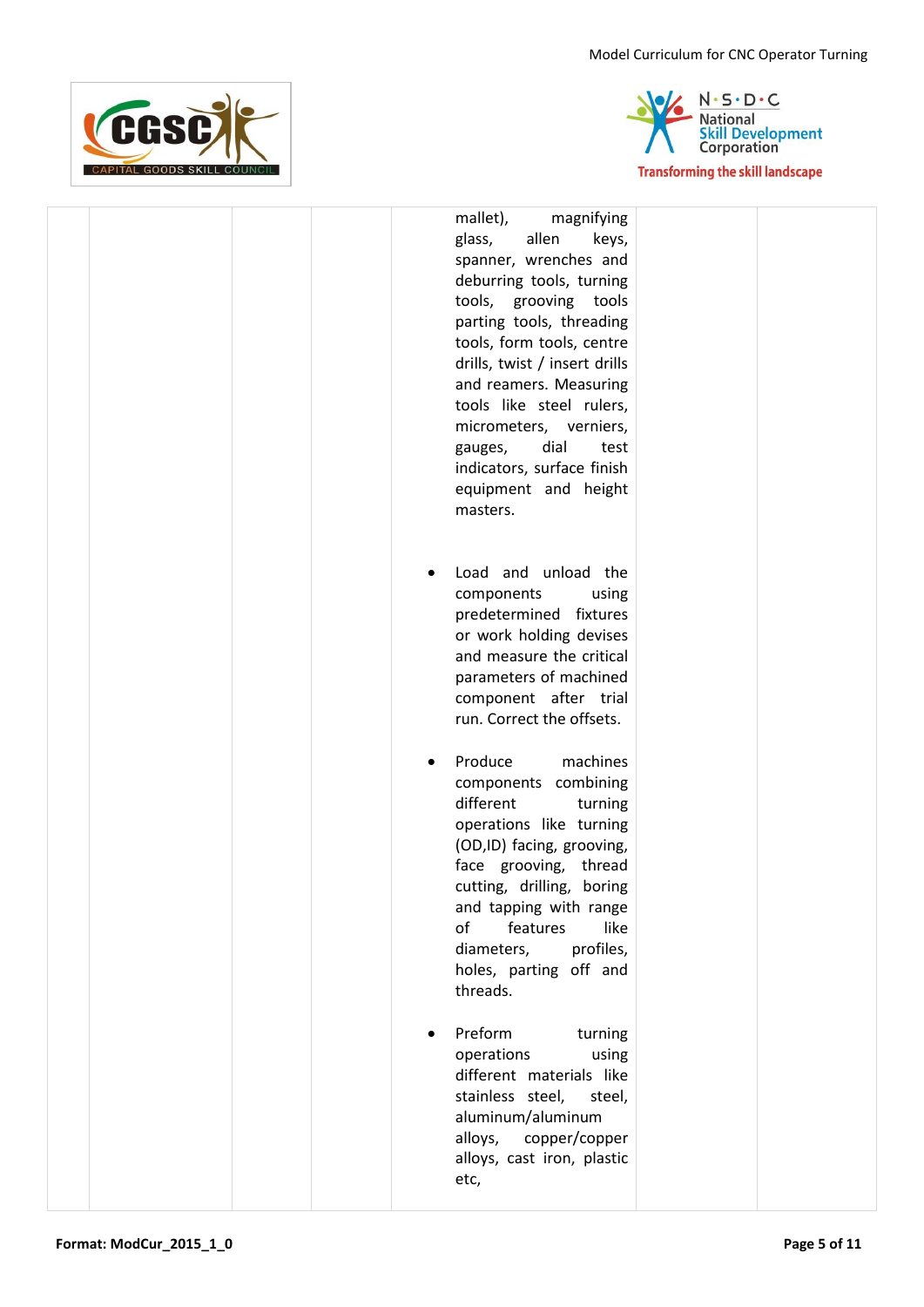



|   |                                                                    |    |    | $\bullet$              | Produce<br>quality<br>components free false<br>tool cuts, burrs and<br>sharp edges, general<br>dimensional tolerances<br>+/-0.02mm,<br>specific<br>tolerances within $+/-$<br>0.1mm, surface finish<br>within 1.6µm, reamed<br>holes with H8, screw<br>threads 6G/6H, angles /<br>tapers within +/- 15 sec,<br>flatness and squareness<br>$0.025$ mm.                                                                                                                                                                                                                                                                                                                                                                                                          |             |                                                                                         |
|---|--------------------------------------------------------------------|----|----|------------------------|----------------------------------------------------------------------------------------------------------------------------------------------------------------------------------------------------------------------------------------------------------------------------------------------------------------------------------------------------------------------------------------------------------------------------------------------------------------------------------------------------------------------------------------------------------------------------------------------------------------------------------------------------------------------------------------------------------------------------------------------------------------|-------------|-----------------------------------------------------------------------------------------|
| 2 | Use basic health<br>and<br>safety<br>practices at the<br>workplace | 30 | 70 | $\bullet$<br>$\bullet$ | Understand importance<br>of complying<br>health<br>safety<br>and<br>environmental<br>regulation at work place.<br>Understand<br>hazards<br>associated with use of<br><b>CNC</b><br>machines<br>operations,<br>revolving<br>and moving parts, hot<br>metal particles, sharp<br>cutting tools, lifting and<br>holding work holding<br>devises, burrs and sharp<br>edges<br>the<br>on<br>component.<br>Be able to identify job<br>site hazards like sharp<br>edged heavy tools, gas<br>cylinders,<br>welding<br>chemicals,<br>radiations,<br>fumes, obstructions in<br>corridors, naked wires /<br>cables etc<br>Understand:<br>Different types of fire;<br>use of appropriate fire<br>extinguishers risk and<br>accidents; safe working<br>practices and methods | CSC/ N 1335 | Helmet,<br>gloves,<br>earplugs,<br>goggles,<br>Shoes,<br>node<br>mask,<br>Apron<br>Etc. |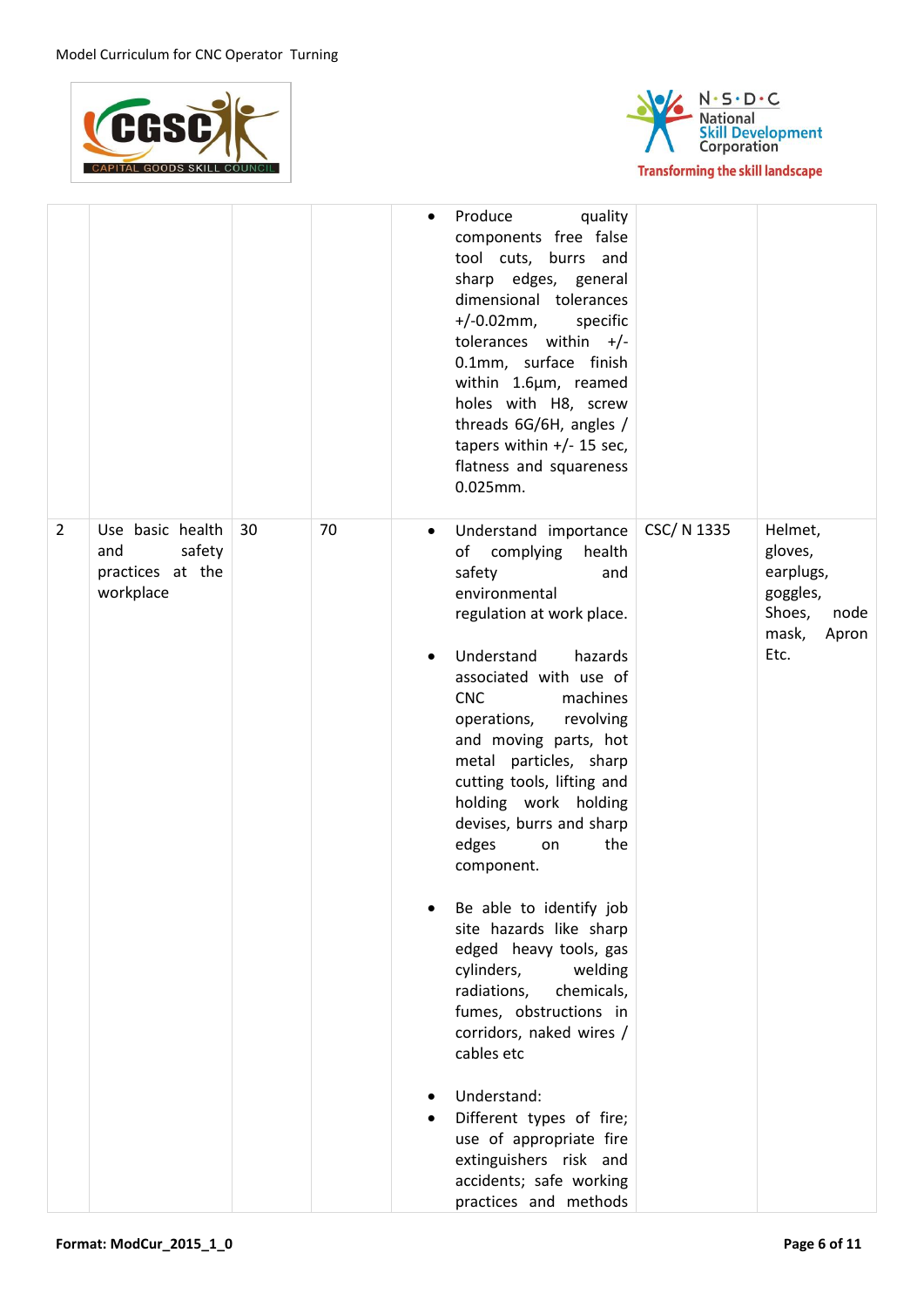



|   |                                 |    |    | $\bullet$ | of accident prevention<br>at work place<br>Importance<br>of<br>using<br>protective clothing like<br>leather<br>asbestos<br>or<br>flame<br>gloves,<br>proof<br>aprons, flame<br>proof<br>overalls buttoned to<br>neck, cuffless (without<br>folds),<br>trousers,<br>reinforced<br>footwear,<br>helmets/hard hats, cap |            |  |
|---|---------------------------------|----|----|-----------|----------------------------------------------------------------------------------------------------------------------------------------------------------------------------------------------------------------------------------------------------------------------------------------------------------------------|------------|--|
|   |                                 |    |    |           | and shoulder covers, ear<br>defenders/plugs, safety<br>boots,<br>knee<br>pads,<br>particle<br>masks,<br>glasses/goggles/visors                                                                                                                                                                                       |            |  |
|   |                                 |    |    |           | ,hand shields, machine<br>guards, residual current<br>devices, shields, dust<br>sheets, respirator etc.                                                                                                                                                                                                              |            |  |
| 3 | Work effectively<br>with others | 40 | 60 | $\bullet$ | Able to receive and pass<br>information from and to<br>authorised persons and<br>clarification<br>seeking<br>from authorized persons<br>where required.                                                                                                                                                              | CSC/N 1336 |  |
|   |                                 |    |    | ٠         | Able to communicate by<br>avoiding use of abusive<br>display<br>language;<br>respect to others.                                                                                                                                                                                                                      |            |  |
|   |                                 |    |    | $\bullet$ | Respect others time by<br>completing given task in<br>time, avoiding gossip<br>and avoid conflict.                                                                                                                                                                                                                   |            |  |
|   |                                 |    |    | $\bullet$ | Understand<br>and<br>active<br>practices<br>listening,<br>teamwork,<br>effective<br>communication;<br>understands the barriers<br>effective<br>to<br>communication<br>and                                                                                                                                            |            |  |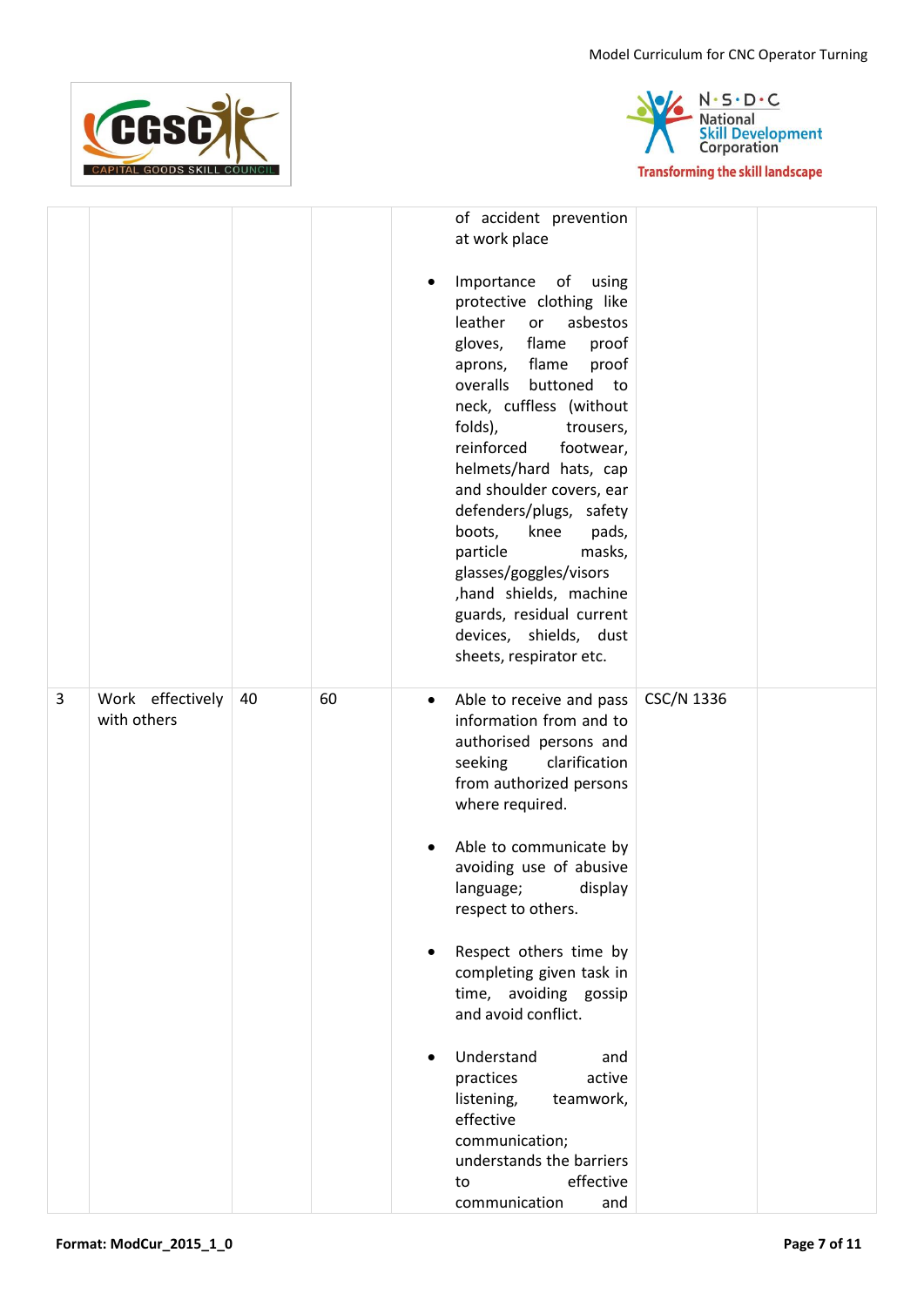



| interpersonal conflict. |  |
|-------------------------|--|

| <b>Total Duration:</b> | <b>Theory</b> | <b>Practical</b> | <b>Unique Equipment Required:</b>                                                                                                                                                                    |
|------------------------|---------------|------------------|------------------------------------------------------------------------------------------------------------------------------------------------------------------------------------------------------|
| 400                    | <u>140</u>    | 260              | CNC Turning Machines(2-axis CNC lathe machine), Cutting tools<br>measuring tools, Hand Tools, Power tools, PPE, Drawing Tools<br>, Drilling Machines, Cutting Machines, Hand Grinders, GD&T,<br>Etc. |
|                        |               |                  | Helmet, gloves, earplugs, goggles, Shoes, node mask, Apron Etc.                                                                                                                                      |

Grand Total Course Duration: **400 Hours 00 Minutes**

*(This syllabus/ curriculum has been approved by Capital Goods Skill Council)*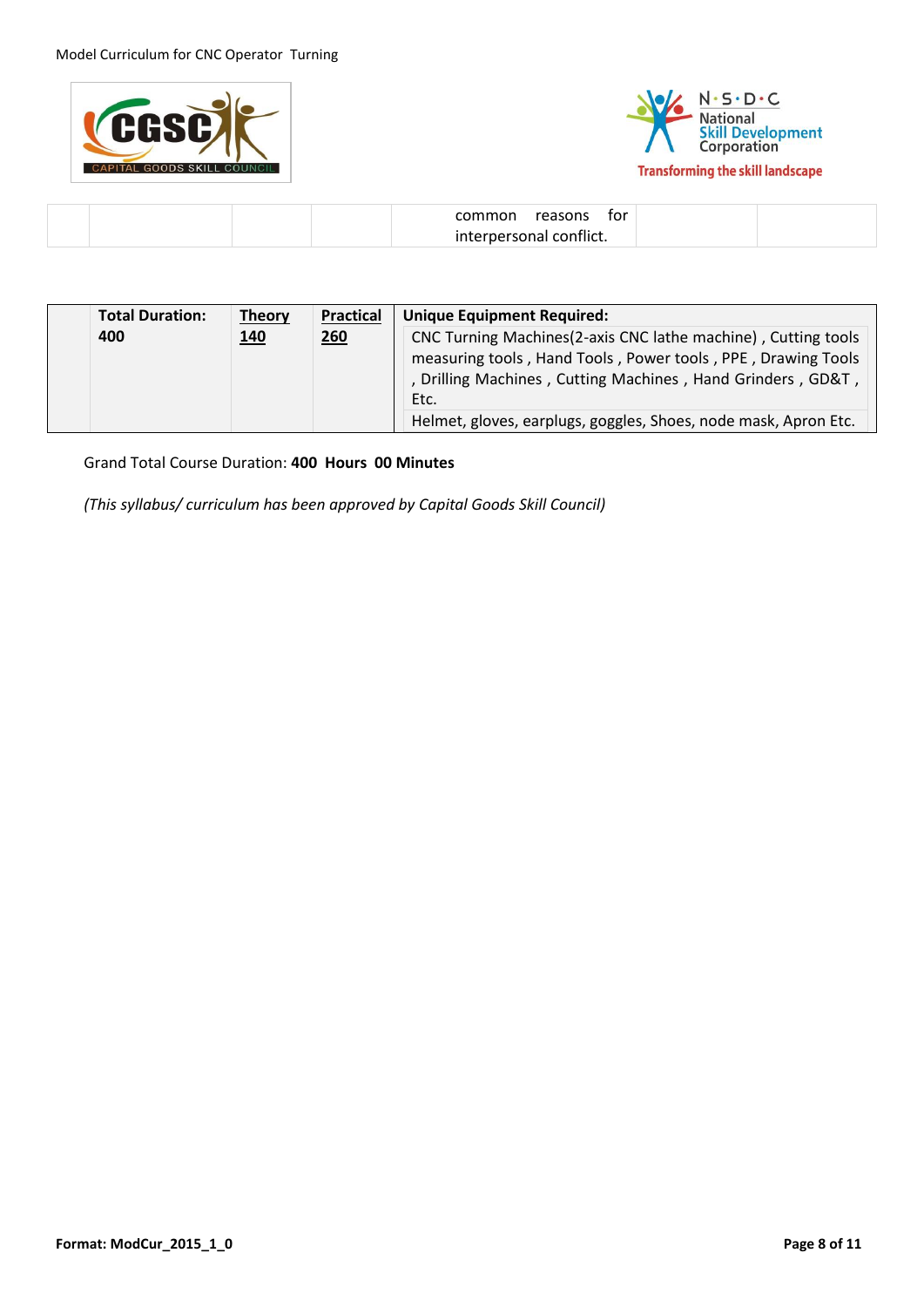



#### **Annexure1: Assessment Criteria**

| <b>Assessment Criteria for</b><br><b>CNC Operator Turning</b> |                                           |
|---------------------------------------------------------------|-------------------------------------------|
| <b>Job Role</b>                                               | <b>CNC Operator Turning</b>               |
| <b>Qualification Pack</b>                                     | CSC/Q 0115                                |
| <b>Sector Skill Council</b>                                   | <b>Capital Goods Skill Council (CGSC)</b> |

| Sr.<br>No.     | <b>Guidelines for Assessment</b>                                                                                                                                                                                                                                                                                                                                                                             |
|----------------|--------------------------------------------------------------------------------------------------------------------------------------------------------------------------------------------------------------------------------------------------------------------------------------------------------------------------------------------------------------------------------------------------------------|
| $\mathbf{1}$   | Criteria for assessment for Qualification Pack has been created based on the NOSs and performance criteria<br>by CGSC. Each Performance Criteria (PC) has been assigned marks proportional to its importance within<br>NOS and weightages have also been given among the NOSs accordingly. CGSC has laid down the proportion<br>of marks for Skills (Practical), Theory/Knowledge and Behaviour for each PC. |
| 2              | The assessment of the theory/knowledge will be based on written test/viva-voce or both while skill test shall<br>be hands on practical.                                                                                                                                                                                                                                                                      |
| 3              | The assessment shall be done as per the assessment guides devised by CGSC in coordination with the<br>assessment agencies. Assessment guides consists of a unique question papers for theory/knowledge and the<br>method of assessments and evidence collection and detailed marking.                                                                                                                        |
| $\overline{4}$ | To pass the Qualification Pack, every trainee should score a minimum of 70% in Skill, 60% in Knowledge OR as<br>per guidelines applicable from time to time.                                                                                                                                                                                                                                                 |
| 5              |                                                                                                                                                                                                                                                                                                                                                                                                              |
| 6              |                                                                                                                                                                                                                                                                                                                                                                                                              |

| Sr.<br>No.     | NOS No.                      | <b>NOS Name</b>                                                         | <b>Total</b><br><b>Marks</b> | <b>Marks</b><br><b>Allocation:</b><br><b>Skills</b> | <b>Marks</b><br><b>Allocation:</b><br>Knowledge | <b>Marks</b><br><b>Allocation:</b><br><b>Behaviour</b> |
|----------------|------------------------------|-------------------------------------------------------------------------|------------------------------|-----------------------------------------------------|-------------------------------------------------|--------------------------------------------------------|
| 1              | CSC/ N 0115                  | Perform turning operations on<br>metal<br>components using CNC machines | 100                          | 70                                                  | 30                                              |                                                        |
| $\overline{2}$ | <b>CSC/N 1335</b>            | Use basic health and safety practices at the<br>workplace               | 100                          | 64                                                  | 36                                              |                                                        |
| 3              | CSC/N 1336                   | Work effectively with others                                            | 100                          |                                                     | 30                                              | 70                                                     |
|                | Total:                       |                                                                         | 300                          | <u>134</u>                                          | 96                                              | $\overline{20}$                                        |
|                | <b>Percentage Weightage:</b> |                                                                         |                              | 70%                                                 | 20%                                             | <u>10%</u>                                             |
|                |                              | Minimum Pass% to qualify:                                               |                              | 70%                                                 | 60%                                             | 60%                                                    |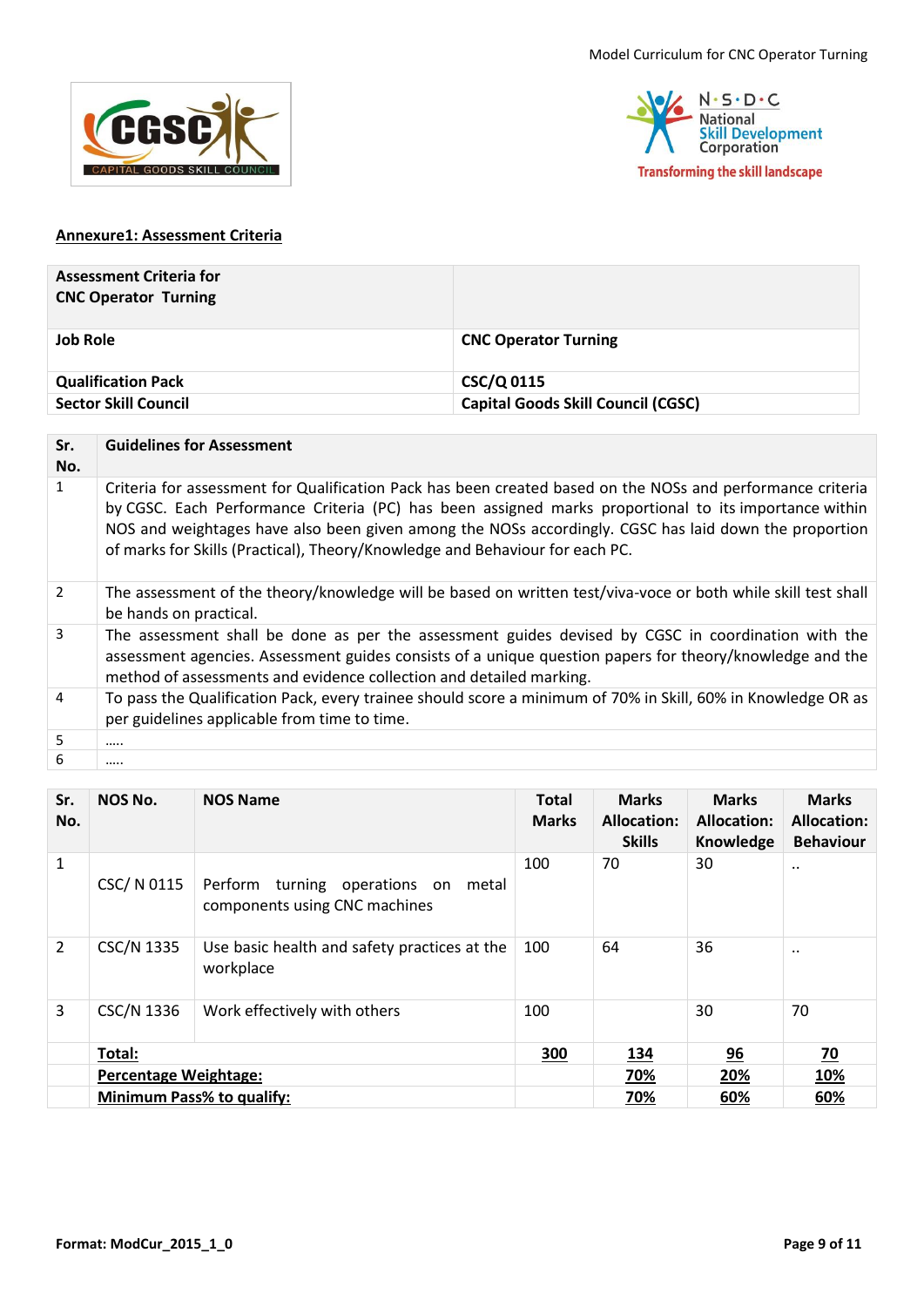



### **Annexure2**: **Trainer Prerequisites for Job role: "CNC Operator Turning " mapped to Qualification Pack: "CSC /Q 0115"**

| Sr.<br>No.     | Area                                                          | <b>Details</b>                                                                                                                                                                                                                                                                                                                                                                                |
|----------------|---------------------------------------------------------------|-----------------------------------------------------------------------------------------------------------------------------------------------------------------------------------------------------------------------------------------------------------------------------------------------------------------------------------------------------------------------------------------------|
| $\mathbf{1}$   | <b>Job Description</b>                                        | To deliver accredited training service, mapping to the curriculum detailed<br>above, in accordance with the Qualification Pack "CSC/Q 0115".                                                                                                                                                                                                                                                  |
| $\overline{2}$ | <b>Personal Attributes</b>                                    | Aptitude for conducting training, and pre/ post work to ensure<br>competent, employable candidates at the end of the training. Strong<br>communication skills, interpersonal skills, ability to work as part of a team;<br>a passion for quality and for developing others; well-organised and<br>focused, eager to learn and keep oneself updated with the latest in the<br>mentioned field. |
| 3              | <b>Educational</b><br><b>Minimum</b><br><b>Qualifications</b> | Preferably Diploma/Degree in Mechanical Engineering                                                                                                                                                                                                                                                                                                                                           |
| 4a             | <b>Domain Certification</b>                                   | Certified for Job Role: "CNC Operator Turning" mapped to QP: "CSC /Q<br>0115" with Minimum acceptance score of 85 %.                                                                                                                                                                                                                                                                          |
| 4b             | <b>Platform Certification</b>                                 | Recommended that the Trainer is certified for the Job Role: "Trainer",<br>mapped to the Qualification Pack: "SSC/1402" with Minimum accepted<br>score of 85%.<br>Alternatively, must have successfully undergone a CGSC organized TOT<br>workshop on "How to Trainer".                                                                                                                        |
| 5              | <b>Experience</b>                                             | Minimum 3 to 4 years of industry experience in relevant job role and a<br>Minimum of 3 to 4 years and Training experience in relevant job role.                                                                                                                                                                                                                                               |